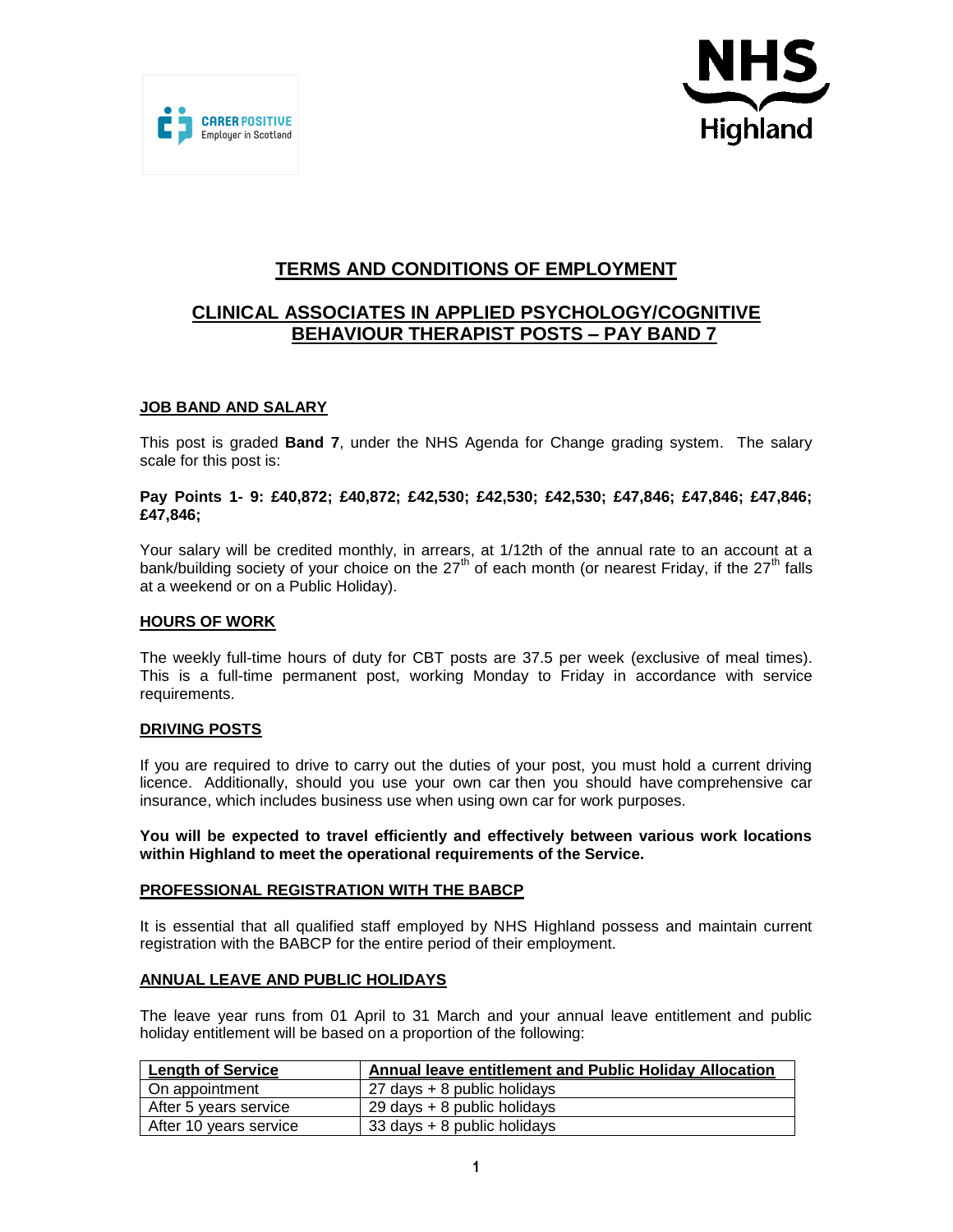All the above entitlements are based on a working day of 7.5 hours and will be applied on a prorata basis.

The 8 days to be designated as public holidays, either national or local will be agreed on an annual basis.

All part-time workers will receive a pro-rata entitlement to public holidays compared to whole-time hours.

### **MINIMUM NOTICE**

The postholder will be required to give and is entitled to receive a minimum of 4 week's notice of termination of employment, however, notice tendered may be in advance of this time.

#### **SUPERANNUATION**

#### **Auto Enrolment**

All employees, eligible to join the NHS must be automatically included in the scheme from the first day of employment. Eligible employees will no longer be allowed to opt out of the scheme before they take up employment. They must be enrolled in the first instance.

Those who are ineligible to join the scheme will be enrolled in NEST, again opt out can only occur once in the scheme.

Further information can be found on the Pension Regulators website [www.sppa.gov.uk](http://#)

### **Part A - Officer members (including GP Practice Staff who are not practitioners)**

From 1 April 2018 NHS pension scheme members will pay contributions at the rate in column 3 based on their previous year's whole time equivalent pensionable earnings which fall in the relevant banding in column 2 of the table below.

| Tier | Whole time equivalent pensionable earnings | contribution percentage rate |
|------|--------------------------------------------|------------------------------|
|      | Up to £16,928                              | 5.2%                         |
|      | £16,929 to £22,439                         | 5.8%                         |
|      | £22,440 to £27,910                         | 7.3%                         |
|      | £27,911 to £51,481                         | 9.5%                         |
|      | £51,482 to £73,498                         | 12.7%                        |
|      | £73,499 to £114,760                        | 13.7%                        |
|      | £114,761 and above                         | 14.7%                        |

Pensionable pay should be rounded down to the nearest pound.

The above contribution rates will be applicable for 4 years from 1 April 2015 to 31 March 2019 however the earnings bands may be adjusted to reflect any national pay awards.

In general the amount you will pay will be based on your previous year's earnings.

If you were employed part-time the amount is uprated to the whole time equivalent pay for that post.

If you change jobs during the current year or have a promotion or step down to a lower paid job your contribution rate will be reset in line with your new pay band.

For more detailed information please see SPPA circular 2015/04 available on the SPPA website.

### **Part B - Practitioners members**

|  | Tier | Whole time equivalent pensionable earnings | contribution percentage rate |
|--|------|--------------------------------------------|------------------------------|
|--|------|--------------------------------------------|------------------------------|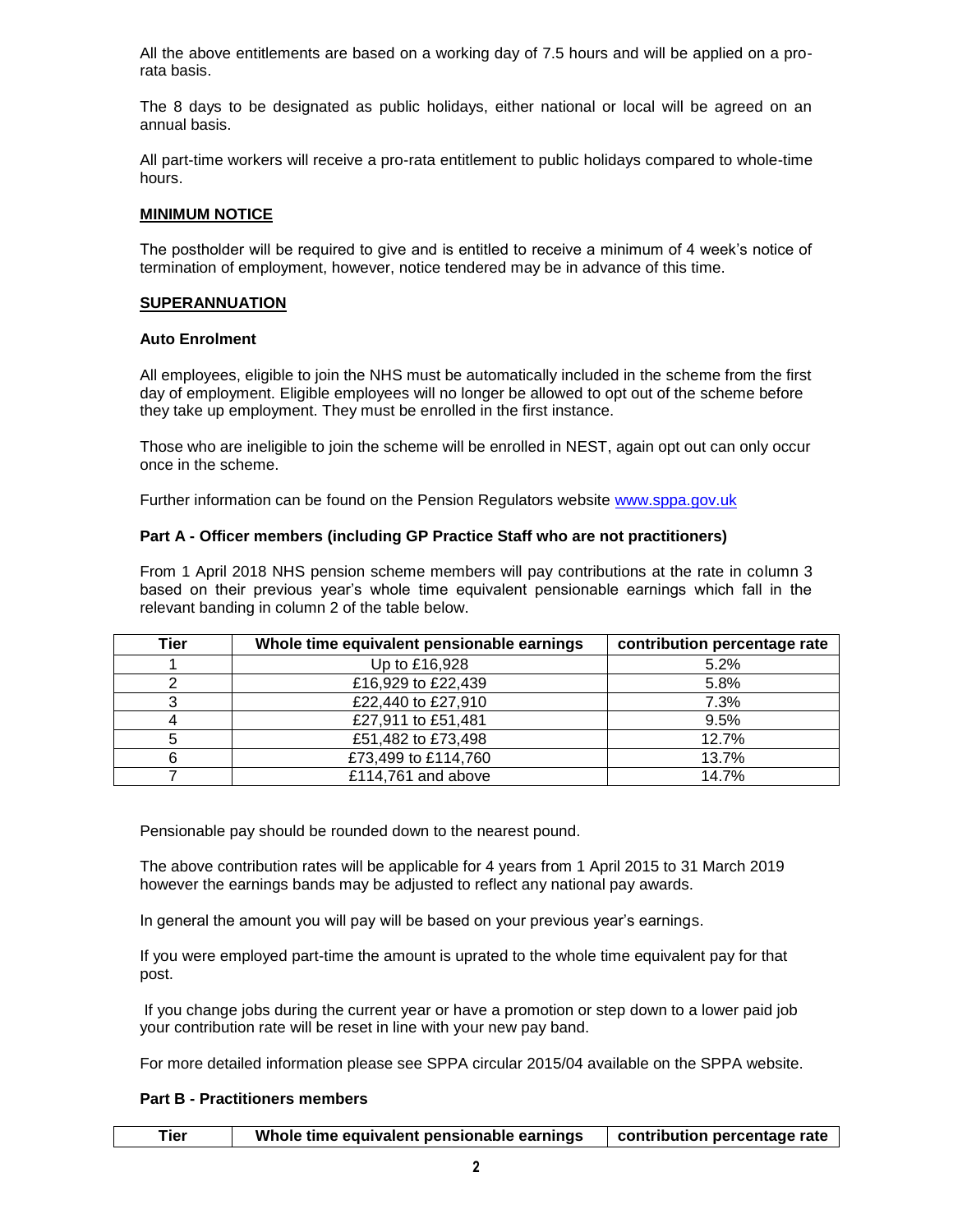| Up to £16,928       | 5.2%  |
|---------------------|-------|
| £16,929 to £22,439  | 5.8%  |
| £22,440 to £27,910  | 7.3%  |
| £27,911 to £51,481  | 9.5%  |
| £51,482 to £73,498  | 12.7% |
| £73,499 to £114,760 | 13.7% |
| £114.761 and above  | 14.7% |

Pensionable pay should be rounded down to the nearest pound.

The contribution rates apply across both the old scheme (1995 and 2008 sections) and the new 2015 scheme

Practitioner members pay contributions at the rate in column 3 based on their total current year practitioner earnings from all sources which falls into the relevant band in column 2.

There is a calculator on the SPPA website where you can see what these changes mean for you. For more detailed information please see employers circular also available on the website. If you have any enquiries about which contribution rate you are paying please contact Practitioner Services Division of NHS National Services.

## **SICK PAY SCHEME**

The Conditions of Service provide for operation of a scheme related to length of service. Staff are required to keep their line manager informed of the likely duration of absence.

Dependant on your meeting the necessary criteria you may have entitlement to Statutory Sick Pay or DSS Sickness Benefit. Staff do not need a medical certificate for the first 3 days of sickness absence. For sickness absence of 4 to 7 days, a self-certificate (DSS form SC2) is required. These are available from GP practices and line managers and the self-certificate must be returned to the line manager within 7 days of the first day of incapacity. From the  $8<sup>th</sup>$  day of sickness absence the member of staff should go to their General Practitioner for a medical certificate, which should be sent to their line manager without delay. As the medical certificate runs out, the member of staff should obtain another one if they remain unfit for work and again send to their line manager.

If this sickness reporting procedure is not followed, then the staff member would be considered to be 'absent without leave' and would therefore not receive any pay or sick pay for that period of absence.

### **MEDICAL FITNESS**

All prospective members of staff are asked to submit a confidential health questionnaire to the Occupational Health Service. On the basis of this, they may be passed fit, or an appointment for further information or screening may be required. All entrants must be certified medically fit and employment is conditional on such certification. All appointees are expected to comply with NHS Highland's Immunisation Policy.

Those posts classified as Exposure Prone Procedures appointments are dependent on satisfactory proof of immunity or freedom from Hep B infection prior to appointment.

### **CONFIDENTIALITY**

In the course of your duties you may have access to confidential material about patients, members of staff or other health service business. On no account must information relating to patients be divulged to anyone other than authorised persons - for example medical, nursing or other professional staff, as appropriate, who are concerned directly with the care, diagnosis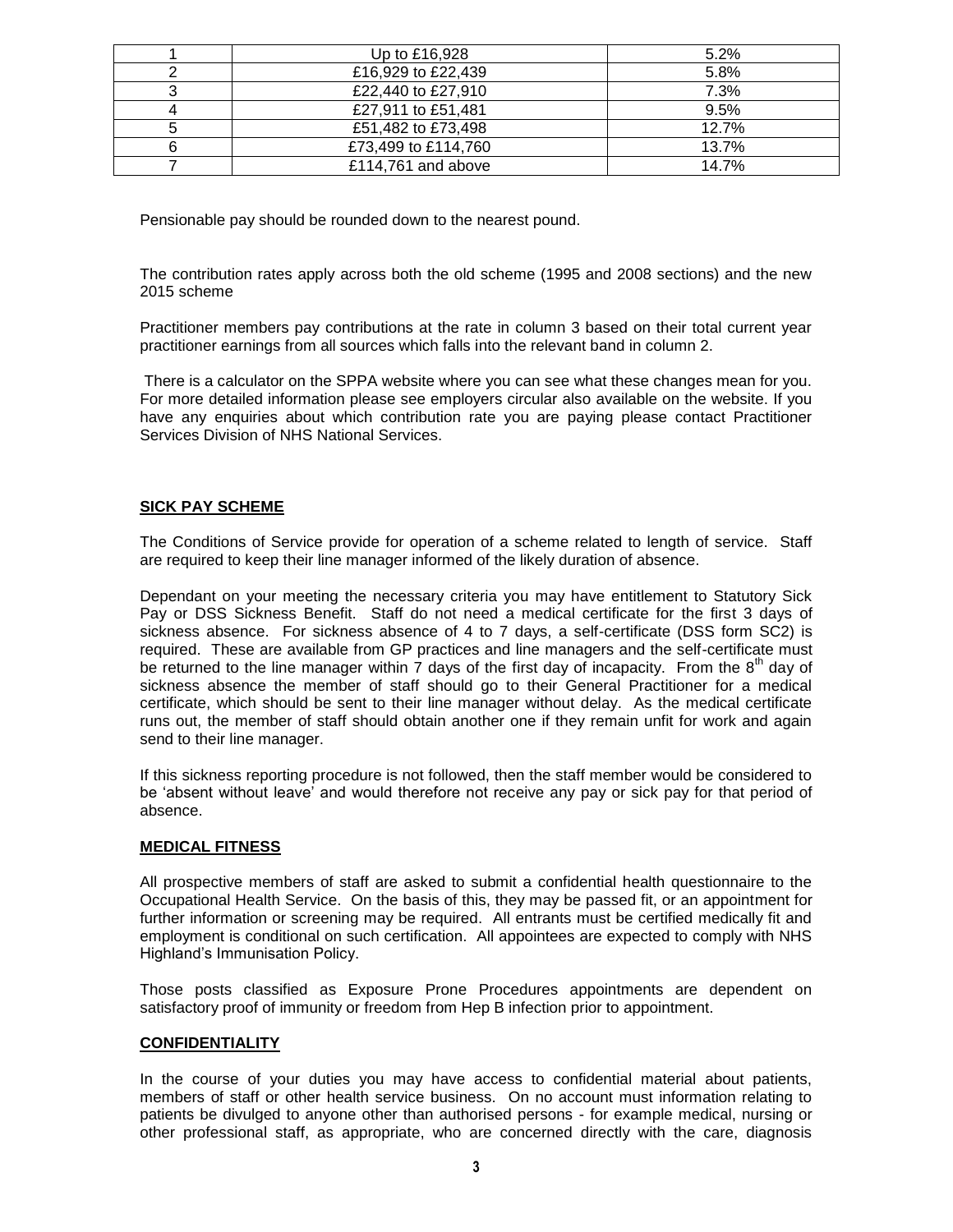and/or treatment of the patient. If you are in any doubt whatsoever as to the authority of a person or body asking for information of this nature you must seek advice from your superior officer. Similarly no information of a personal or confidential nature concerning individual members of staff should be divulged to anyone without the proper authority having first been given. Failure to observe this rule will be regarded by your employers as serious misconduct, which could result in serious disciplinary action, including dismissal, being taken against you.

The unauthorised disclosure of official business under consideration by NHS Highland or one of its Committees by an employee is also regarded as a breach of confidence and may lead to disciplinary action.

## **DISCLOSURE SCOTLAND (PROTECTING VULNERABLE GROUPS – (PVG SCHEME)**

Appointment to this post will be made subject to satisfactory screening by Disclosure Scotland. This post is considered to require registration with the Protecting Vulnerable Groups (PVG) Scheme as it involves substantial access to children and vulnerable adults. A PVG Scheme Record will contain details of all convictions on record, whether spent or unspent. This means that even minor convictions, no matter when they occurred will be included in the Scheme Record. It may also contain non conviction information held locally by the police, where this is considered relevant to the post.

Following the selection interview only the "successful" candidate will be subject to a check by Disclosure Scotland to verify details previously supplied by him/her. Offers of appointment will be made subject to satisfactory Disclosure Scotland screening.

## *Please note that NHS Highland will be responsible for payment of the required fee.*

## **SWISS - Scottish Workforce Information Standard System**

## **DATA STATEMENT**

The information that you have provided will be used for employment purposes and where necessary to comply with legal obligations. The purpose of holding this information is for administration i.e. employment and pay amendments, superannuation, workforce management/planning and other personnel matters in relation to your employment. Any requests for information outwith the above will only be processed with your consent (e.g. building society mortgage applications etc.)

Your information will be held securely in a national database, which will be accessed at a local, regional and national level to meet the requirements outlined above. Your manager may also hold information within your department. There will be no unauthorised access.

### **HEALTH AND SAFETY**

To be aware of and comply with the requirements of the Health and Safety at Work Act 1974 and to co-operate with others performing their statutory duties.

### **For those with managerial/supervisory responsibilities:**

To be aware of and comply with the requirements of Health and Safety at Work Act 1974, it's subordinate Regulations and Approved Codes of Practice to ensure compliance and safe working practice.

### **ID BADGE POLICY**

NHS Highland have a policy that all staff will be issued with and required to wear an ID badge at all times when on duty. If your badge needs replacing for any reason, you are required to contact the HR Services Team at Town and County Hospital, Wick. All ID badges must be returned when staff terminate their employment.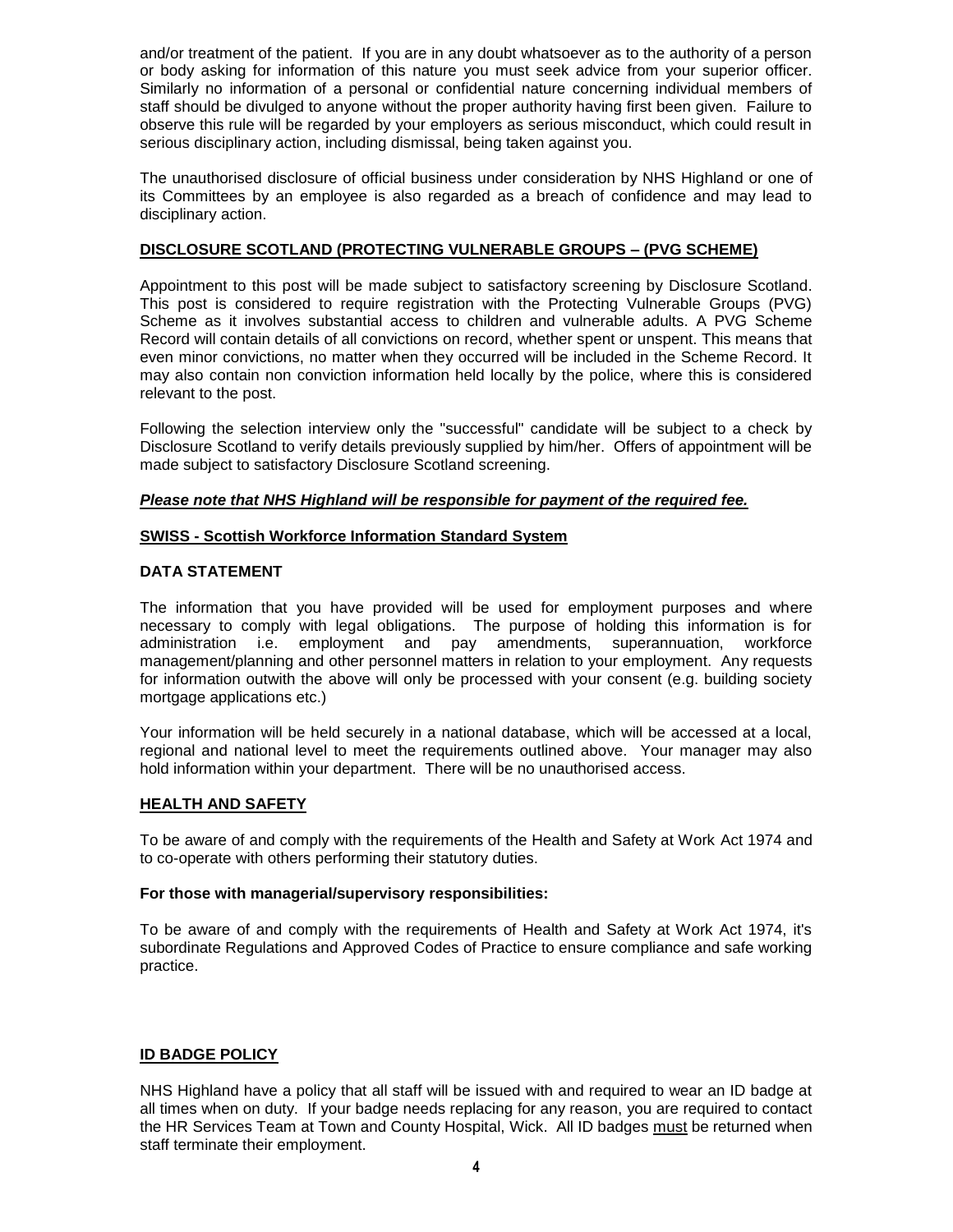## **SMOKE FREE HIGHLANDS**

Please be aware that smoking tobacco products or e-cigarettes is not allowed anywhere in NHS Highland properties, vehicles or grounds. All staff who smoke can access information regarding services provided by Occupational Health and locality based Stop Smoking Advisers for smoking cessation support - for more information please visit [www.smokefreehighland.co.uk.](http://#)

All NHS Highland employees will have the same part to play when maintaining the Smokefree Policy. It will be everyone's role to enforce the policy by reminding people that NHS Highland provides a smoke-free environment and that they cannot smoke anywhere inside it's buildings or in it's grounds.

When selecting new staff NHS Highland does not discriminate against applicants who smoke but applicants who accept an offer of employment will in doing so agree to observe and familiarise themselves with NHS Highland's Smokefree policy.

### **EQUAL OPPORTUNITIES IN EMPLOYMENT**

NHS Highland affirms that all employees should be afforded equal opportunities in employment, in accordance with the Equal Opportunities Commission recommendations.

## **KNOWLEDGE & SKILLS FRAMEWORK (KSF)**

To support personal development and career progression, there is a NHS Knowledge and Skills Framework, which supports the process of annual development review and agreeing personal development plans.

The NHS Knowledge and Skills Framework helps staff develop their skills to the full in a particular NHS post. It helps ensure better links between education, development and career and pay progression for all NHS Staff.

The first gateway in each pay band will be after one year in post. The position of the second gateway will vary between pay bands but will fall between the top three points of the payband.

### **THE HIGHLAND CLINICAL RESEARCH FACILITY**

The UHI Millennium Institute's (UHI) Clinical Research Facility, is housed on the ground floor within the Highland Diabetes Institute; phase III of the new Centre for Health Science building adjacent to the Raigmore Hospital site, it opened in January 2009.

The Clinical Research Facility is a joint NHS/UHI initiative aiming to provide a high quality clinical environment in which participants can take part in research programmes safely according to ethically approved study protocols. It comprises a bedded clinical research unit in which patient monitoring may be conducted on a day case or 24 hour basis. The facility has the capacity to be used by departments or specialties within NHS Highland, UHI or other research institutions for clinical research.

The facility is supported by the CRF Advisory Group and approved studies are reviewed by the CRF User's Group.

It is staffed by a small team comprising a dedicated manager, research nurses, research pharmacist, part time pharmacy technician and administrative support under the leadership of a part time CRF Director, Prof Sandra MacRury.

### **HEALTHY WORKING LIVES**

Healthy Working Lives (formerly SHAW, Scotland's Health at Work) is the national award programme designed to encourage and reward employers in their efforts to improve the health and well-being of their staff. Healthy Working Lives involves having policies and practices in place which help employees be better informed to make healthy choices. It also involves